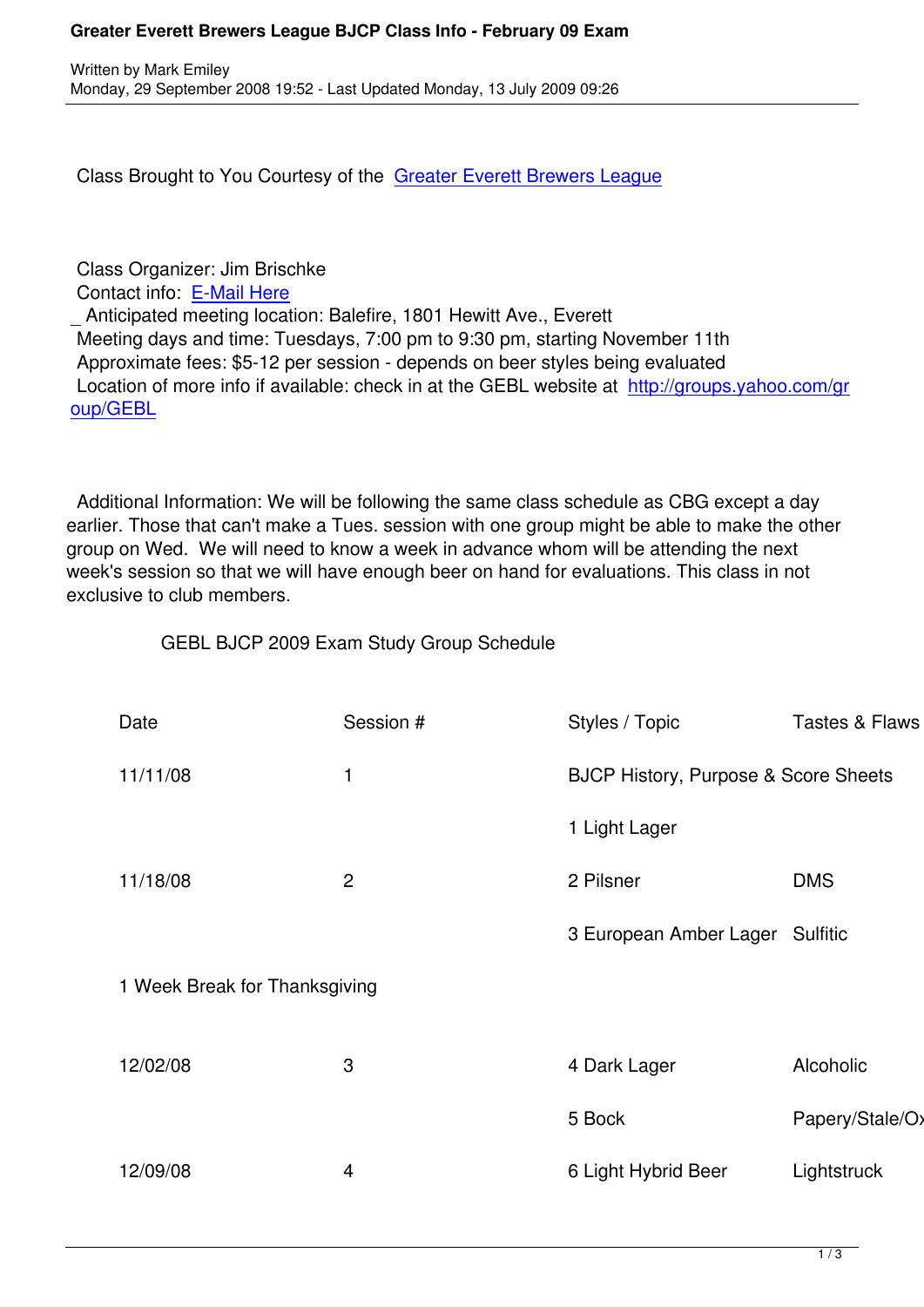## **Greater Everett Brewers League BJCP Class Info - February 09 Exam**

Written by Mark Emiley Monday, 29 September 2008 19:52 - Last Updated Monday, 13 July 2009 09:26

|                                           |                | 7 Amber Hybrid Beer                      | <b>Estery</b>    |
|-------------------------------------------|----------------|------------------------------------------|------------------|
| 12/16/08                                  | 5              | 9 Scottish & Irish Ale                   | <b>Sweetness</b> |
|                                           |                | 10 American Pale Ale                     | Vegetal          |
| 2 Week Break for Christmas and New Year's |                |                                          |                  |
| 01/06/09                                  | 6              | 8 English Pale Ale                       | Diacetyl         |
|                                           |                | 11 English Brown Ale                     | <b>Nutty</b>     |
| 01/13/09                                  | $\overline{7}$ | 12 Porter                                | Phenolic         |
|                                           |                | 13 Stout                                 | Clovelike        |
| 01/20/09                                  | 8              | <b>14 IPA</b>                            | Astringency      |
|                                           |                | 15 German Wheat & Rye BBetterness        |                  |
| 01/27/09                                  | 9              | 16 Belgian & French Ale                  | Sour/Acidic Ace  |
|                                           |                | <b>Practice Testing</b>                  |                  |
| 02/03/09                                  | 10             | 19 Strong Ale                            | Sherry-like      |
|                                           |                | <b>Practice Testing</b>                  |                  |
| 02/10/09                                  | 11             | Malt / Water / Hops / Yeast Winey        |                  |
|                                           |                | 18 Belgian Strong Ale                    |                  |
| 02/14/09                                  |                | <b>Practice Exam</b>                     |                  |
| 02/18/09                                  | 12             | All-Grain Recipe Formulation & Review    |                  |
| 02/25/09                                  | 13             | Review and Exam Preparation, Practice Ex |                  |